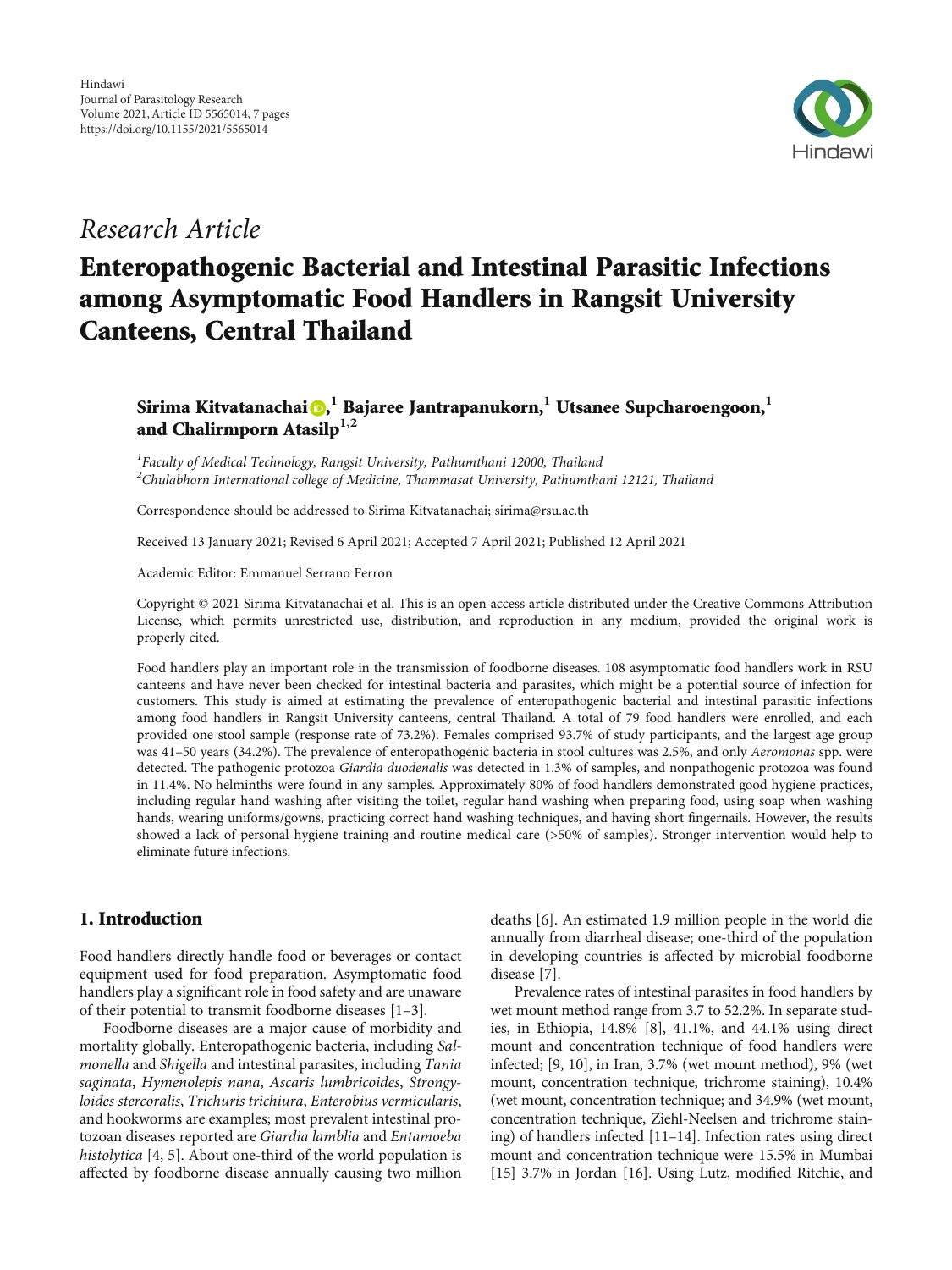Ziehl-Neelsen techniques, it was 38.2% in Brazil [\[17\]](#page-5-0). Stool microscopic examination was 52.2% in Turkey [\[18](#page-5-0)].

Intestinal parasitic infections were assessed in food handlers in universities due to rapid growth of student population and campus facilities. Infection rate of parasitic infection using direct mount and concentration technique was 25.2% in Haramaya University cafeterias, eastern Ethiopia [\[19\]](#page-5-0), 33.0% in Jimma University specialized hospital, southwest, Ethiopia [[20\]](#page-5-0), and 33.0% in Addis Ababa University, Ethiopia [\[21](#page-5-0)]. Parasitic infection rate of 10.3% by direct smear and Kato-Katz thick smear among food handlers in tourist area restaurants and educational-institution cafeterias in Sai-yok district, Kanchanaburi province, Thailand [\[22\]](#page-5-0).

Enteropathogenic bacteria such as Shigella boydii was reported 0.9% of food handlers in Sari, Mazandaran province of Iran [\[23\]](#page-5-0). Mumbai, no Shigella, but Salmonella typhi isolated in 1% (2/200) of food handlers in a metropolitan tertiary care hospital [\[15](#page-5-0)]. Omdurman area of Sudan, one out of 259 food handlers infected with Shigella boydii and three with Salmonella typhi [[24](#page-5-0)]. No enteric bacterial infections among food handlers in tourist area restaurants and educational-institution cafeterias in Sai-yok district, Kanchanaburi, Thailand [[22](#page-5-0)], a tertiary care hospital, India [\[25\]](#page-5-0), or hotels in the Dead Sea area, Jordan [\[16](#page-5-0)].

Gastrointestinal illnesses in Thailand, from Bamrasnaradura Infectious Diseases Institute revealed parasitic infections by wet smear, cultured in Jones' medium, modified acid-fast staining and Gram-chromotrope staining was 26.8%; bacterial infections by culture was 14.5%. The majority of intestinal parasitic and bacterial infections were of Blastocystis sp. (15.9%) and Salmonella spp. (8.7%) [[26](#page-5-0)]. For the prevalence of helminthes and protozoan infections in patients, Thammasat University Hospital, Thailand, by concentration technique and wet smear, the top three highest helminthic infections are Strongyloides stercoralis, Taenia spp., and Opisthorchis viverrini with prevalence of 1.25, 0.37, and 0.15%, respectively. Protozoan infection, Blastocystic sp., Entamoeba coli, E. histolytica, and Endolimax nana were 0.02%, equally from 6,452 stool samples [[27](#page-5-0)].

Thai Bureau of General Communicable Diseases Department reported 18.1% helminthiases (Opisthorchis viverrini, highest of 8.7%, hookworm infection 6.5%) and rotozoal infections 4.9% (Sarcocystis hominis the highest 1.5%) in Thailand using Kato thick smear and concentration method from 15,555 samples in 2008 [[28](#page-5-0)].

In Pathum Thani province, Thailand, parasitic infections were 13.9–20.8% in school-aged children [[29](#page-6-0), [30\]](#page-6-0). Microbial and parasitic infections and personal hygiene habits of food handlers in this province are unknown. This study is aimed at assessing the incidence of enteropathogenic bacterial and intestinal parasitic infections and describing the personal hygiene habits of food handlers working in Rangsit University (RSU) canteens, since this asymptomatic group may serve as a source of infections and transmissions.

### 2. Materials and Methods

2.1. Study Design Area and Population. A cross-sectional study was conducted from May to July 2019 on the main

campus of the Rangsit University (RSU) campus, located in the Lak-Hok subdistrict of Muang Pathum Thani District, Pathum Thani province, 28 km from the center of Bangkok and 16 km from Muang Pathum Thani. RSU canteens consist of 53 facilities, including kiosks, that serve food and drink and cater to 23,000 students (RSU registration information, 2019). There were 108 asymptomatic food handlers working during the period of this study.

2.2. Sample Data and Specimen Collection. The inclusion criteria include all food handlers who had direct contact with food and drink working in the Rangsit University student canteens and who provided informed consent were included. The exclusion criteria include food handlers who had diarrhea and fever, had taken antibiotics or antiparasitic drugs in the previous month or during data collection, and those who provided incomplete questionnaires were excluded from the study.

The sample size was determined using a single population proportion formula considering the following assumptions:  $Z_a/2 = 1.96$  for 95% level of confidence, level of precision = 5*%*, *P* = 0*:*20 [[28\]](#page-5-0):

$$
\frac{n = (z_a/2)^2 * P(1 - P)}{d^2} = 246.
$$
 (1)

However, as the total number of the population was *N* = 108, a correction formula was used to adjust the sample size [[21](#page-5-0)] as follows:

$$
n = \frac{n}{1 + (n/N)} = \frac{246}{1 + (246/108)} = 75.
$$
 (2)

The minimum sample size was 75 food handlers. All food handlers were asked for participation by direct contact if they were working and met the criteria above for food safety inside the campus.

A structured questionnaire was used for face-to-face interviews to determine general demographic characteristics and information on type of work, age, sex, religion, ethnicity, educational level, responsibility, experience, and income. Personal hygienic status of each food handler on handwashing, fingernail trimming, and use of uniform and food sanitation training were included in questionnaire. A clinical sign of fever or diarrhea and if the person had taken antibiotics or antiparasitic drugs was asked as first screening.

One stool sample was collected from each participant in a clean stool cup. Stool macroscopic examination was observed and recorded before processing. All the stool samples were divided into two parts: one part for culturing within 2 hrs onto blood agar (Oxoid), MacConkey agar (Difco), and Salmonella-Shigella agar (Oxoid) plates. After 24 hr incubation at 37° C, the plates were examined. If there were suspected colonies, nonlactose fermenter (NLF) were taken and identified biochemically as the following: triple sugar iron agar, lysine iron agar, motility test, indole test, Simons citrate agar, urease test, ornithine decarboxylase test, malonate test, and mannitol fermentation test. Enteropathogenic bacteria were identified following standard procedures [\[31\]](#page-6-0). The remaining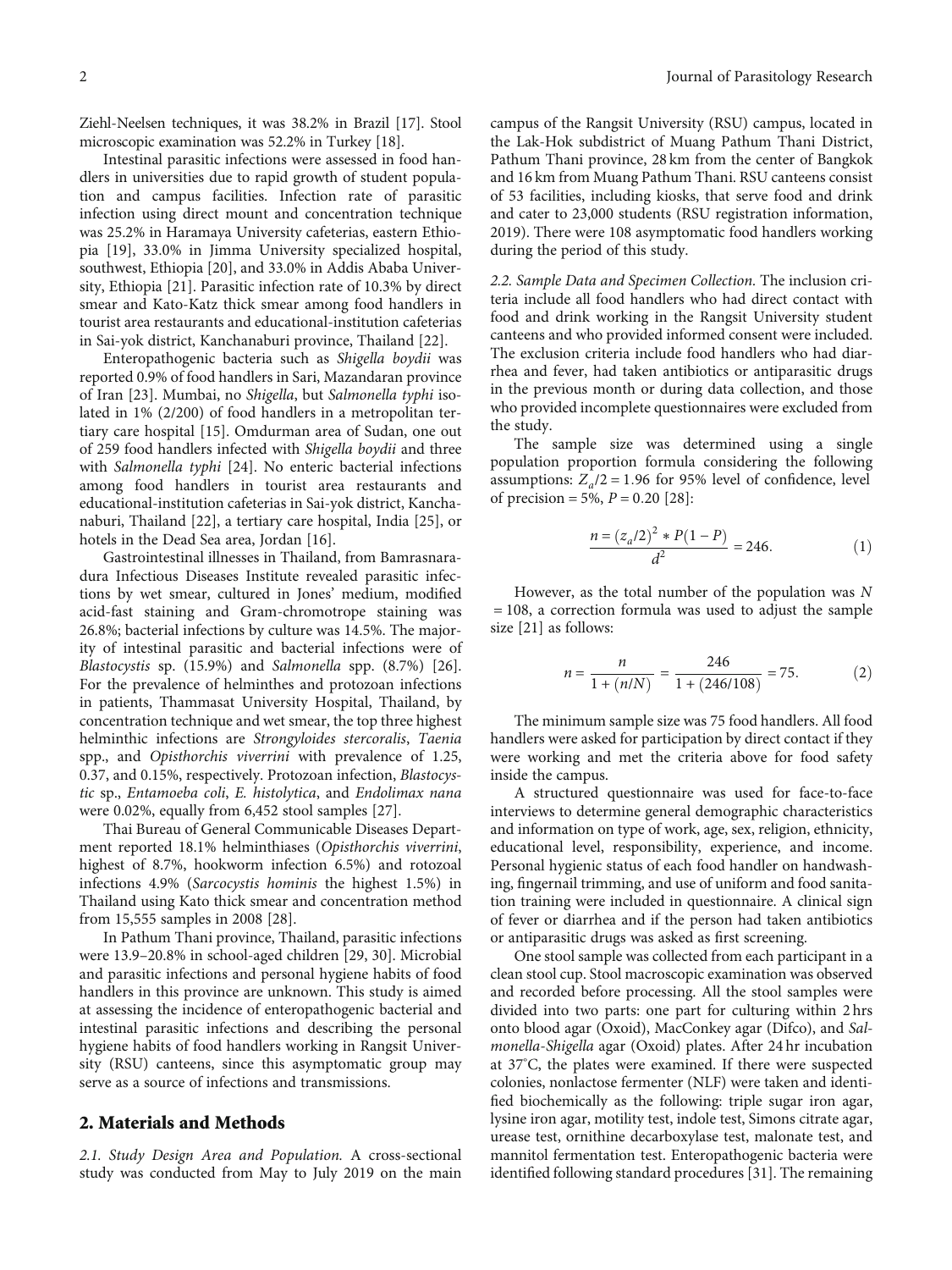stool samples, 1-2 mg, was examined microscopically for intestinal parasites following wet mount preparation in normal saline (0.85% NaCl) and 1%iodine solution followed standard protocols [[32](#page-6-0), [33\]](#page-6-0). The modified formalin ether concentration was modified from the Ritchie technique of 1948 [[34](#page-6-0)] to increase the potential of detecting intestinal parasites in the stool samples. About 2 g stool was filtered through two layers of wet gauze into a centrifuge tube. The volume was adjusted to 10 mL with 10% formalin and centrifuged at 600 g for 3 m. The supernatant was discarded, and 7 mL of 10% formalin and 3 mL of ether were added to the sediment and centrifuged at 600 g for 3 m. The supernatant was discarded, leaving only the sediment to which 3 mL of 10% formalin (as preservative) was added. The sediment was mixed before examination under a light microscope.

All samples were independently examined in a blinded fashion by two microscopists. Expert microbiologists and parasitologists reread all positive samples and 10% of randomly selected negative samples.

2.3. Data Analysis. Data were entered, checked for accuracy, and then analyzed descriptively (frequencies and percentages) using IBM SPSS software for Windows (Version 21.0).

Every individual with at least one positive test was considered positive for intestinal infections. The epidemiological of enteropathogenic bacterial and intestinal parasitic infections were reported on the percentage of prevalence and type of organism. Demographic data and personal hygienic status were analyzed and presented as frequencies.

2.4. Ethical Approval and Consent to Participate. Ethical clearance was obtained from the Ethical Review Committee, Rangsit University, Thailand (ethical clearance no. RSUERB2019-026). Written informed consent was obtained from study participants. Food handlers found to be positive for enteric pathogens and parasites were instructed to see a doctor at the hospital for treatment, depending on the type of species identified. All the participants were trained in proper handwashing techniques.

#### 3. Results

3.1. Sociodemographic Data of RSU Food Handlers. A total of 79 food handlers (74 females (93.7%) and five males (6.3%)) out of 108 potential participants (73.2%) responded. The mean age of participants was 44*:*7 ± 13*:*9 SD. The largest food handler age group was 41-50 years (34.2%). The vast majority were Buddhist (95.0%), 92.4% were Thai nationals, 65.8% were formally educated, and 26.6% had no education. The largest food handler group was sellers (38.0%). More than half of the participants had 1-5 years of work experience, and more than half were middle income, earning 9,001– 16,000 Baht (USS 300-533)/month (Table 1).

3.2. The Prevalence of Enteropathogenic Bacterial and Intestinal Parasitic Infections in RSU Food Handlers. Out of 79 stool cultures tested for enteropathogenic bacteria, two samples (2.5%) were positive for Aeromonas spp. Combining wet mount and the modified formalin-ether concentration methods for parasitic intestinal infections, 9 (11.4%) out of

Table 1: Sociodemographic data of food handlers in RSU student canteens  $(n = 79)$ .

| Demographic characteristics        | Frequency      | % of total |
|------------------------------------|----------------|------------|
| Types                              |                |            |
| Beverage                           | 15             | 19.0       |
| Food                               | 48             | 60.8       |
| Staff                              | 16             | 20.3       |
| <b>Sex</b>                         |                |            |
| Male                               | 5              | 6.3        |
| Female                             | 74             | 93.7       |
| Age (years)                        |                |            |
| $\leq$ 20                          | 1              | 1.3        |
| $21 - 30$                          | 12             | 15.2       |
| $31 - 40$                          | 13             | 16.5       |
| $41 - 50$                          | 27             | 34.2       |
| $50 - 60$                          | 15             | 19.0       |
| $>60$                              | 11             | 13.9       |
| Religion                           |                |            |
| Buddhism                           | 75             | 94.9       |
| Islam                              | $\overline{4}$ | 5.1        |
| Ethnicity                          |                |            |
| Thai                               | 73             | 92.4       |
| Laos                               | 2              | 2.5        |
| <b>Burmese</b>                     | 3              | 3.8        |
| Cambodian                          | 1              | 1.3        |
| Education                          |                |            |
| Illiterate                         | 21             | 26.6       |
| Primary and secondary school       | 52             | 65.8       |
| No answer                          | 6              | 7.6        |
| Responsibility                     |                |            |
| Owner                              | 18             | 22.8       |
| Cook                               | 18             | 22.8       |
| Seller                             | 30             | 38.0       |
| Owner and seller                   | 9              | 11.4       |
| Cook and seller                    | 3              | 3.8        |
| Prepare food/wash dishes and clean | 1              | 1.3        |
| Experience (years)                 |                |            |
| <1                                 | 6              | 7.6        |
| $1 - 5$                            | 43             | 54.4       |
| $6 - 10$                           | 11             | 13.9       |
| >10                                | 16             | 20.3       |
| No answer                          | 3              | 3.8        |
| Incomes (Baht)                     |                |            |
| < 9,000                            | 26             | 32.9       |
| 9,001-16,000                       | 42             | 53.2       |
| 16,000-30,000                      | 6              | 7.6        |
| >30,000                            | 5              | 6.3        |

79 samples were found to be positive for at least one or more parasite species. Of these, 8 (10.1%) were infected with nonpathogenic protozoa and one (1.3%) with the pathogenic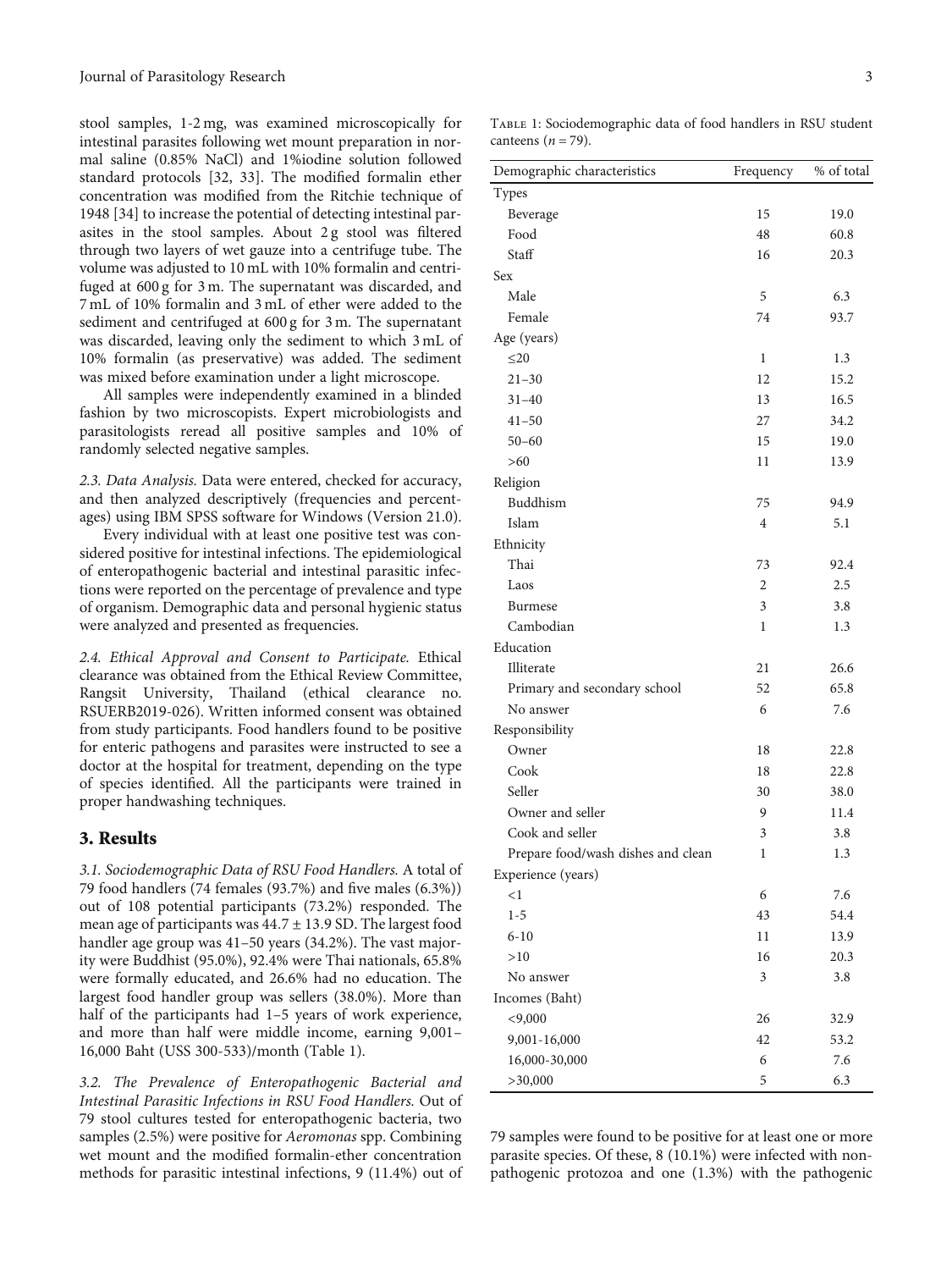protozoa of Giardia duodenalis. No helminths were detected in any samples from RSU food handlers (Table 2).

3.3. Personal Hygiene among Food Handlers. Of the total respondents, 64 (81.0%) used the correct handwashing method, 77 (97.5%) reported that they regularly washed their hands when preparing food, 76 (96.2%) used soap during handwashing, all regularly washed their hands after visiting the toilet, 63 (79.8%) had fingernail trimming, 76 (96.2%) used uniforms/gowns when working, 50 (63.3%) wore a cap, 42 (53.2%) had passed food sanitation training, 28 (35.4%) had food sanitation training certificates, 13 (16.5%) had food handling certificates, and 48 (60.8%) had medical checkups (Table [3\)](#page-4-0).

3.4. Identification of Isolated Pathogenic Organisms. The two food handlers infected with Aeromonas spp. were females, ages 53 and 58, were formally educated. One identified as an owner (a person who owns the shop and organizes everything in the shop, such as presentation of food and calculating the price of food/drink) and one a seller (a person who hands the food or drink to customer), and both performed regular hand washing when preparing food. However, one of them did not use soap when washing hands, one had long fingernails, one had never had a medical checkup, one had never passed food sanitation training, one had no food sanitation-training certificate, and one had no food handling certificate.

Giardia duodenalis was detected in one female, age 42 years, from Laos, with no education. She identified as a cook, but she did not know proper handwashing techniques, did not have regular medical checkups, had never passed food sanitation training, and did not have certificates for either food sanitation training or food handling.

#### 4. Discussion

Among food handlers in Rangsit University canteens, the prevalence of enteropathogenic bacteria was 2.5%. Despite a parasitic intestinal infection rate of 11.4%, there was only one pathogenic protozoan infection (Giardia duodenalis), while 10.1% were nonpathogenic protozoan infections. However, this study was performed using one stool sample due to the limited time of food handlers to provide the stool sample and it might be better if we could have collected 3 stool samples to reach the true prevalence. Although available data on enteropathogenic bacterial and parasitic infection are limited in some area of Thailand and out of date, Kusolsuk et al. (2011) found parasitic infections in 10.3% (and no enteric bacterial infections) of food handlers in tourist area restaurants and school cafeterias in the Sai-yok district, Kanchanaburi province, Thailand. Hookworms represented the greatest number of parasitic infections (7.7%) [[22](#page-5-0)], in contrast to this study, in which there were no helminthic infections. In three suburban government schools in the Lak Hok subdistrict, Mueang Pathum Thani, Thailand, about 4- 6 kms away from Rangsit University. It was reported that 13.9% of samples were positive for intestinal parasites, and just one case presented hookworm infection using the same Table 2: Incidence of enteropathogenic bacterial and intestinal parasitic infections from the stools of beverage and food handlers at RSU canteens  $(n = 79)$ .

| Types of intestinal organisms          | Frequency      | % of total |
|----------------------------------------|----------------|------------|
| Enteropathogenic bacteria              |                |            |
| Aeromonas spp.                         | $\mathfrak{D}$ | 2.5        |
| Intestinal parasites                   | 9              | 11.4       |
| Nonpathogenic protozoa                 | 8              | 10.1       |
| Endolimax nana                         | 2              | 2.5        |
| <i>Blastocystis sp.</i> (<5 cells/HPF) | 2              | 2.5        |
| Endolimax nana Blastocystis sp.        | 1              | 1.3        |
| $Endolimax$ nana+                      |                |            |
| Entamoeba histolytica/dispar           | 2              | 2.5        |
| Endolimax nana+Blastocystis $sp.+$     |                |            |
| Entamoeba histolytica/dispar           | 1              | 1.3        |
| Pathogenic protozoa                    | 1              | 1.3        |
| Giardia duodenalis                     | 1              | 1.3        |
| Total                                  | 11             | 11.9       |

methods of this study [[29](#page-6-0)]. However, in 2018, the study in school children in the same area also showed no helminthic infections similar to our study [\[30\]](#page-6-0). This may be the suburbanization effect on people to have better hygiene, to use toilet, to eat cooked food, to wear shoes for work, and also less number of people working in agriculture. The highest protozoan infection was with Giardia duodenalis, which is consistent with this study. In the same subdistrict in 2018, the prevalence of parasitic intestinal infection in one school was 20.8% (5.2% pathogenic parasites and 15.6% nonpathogenic parasites). Giardia duodenalis (2.1%) and Blastocystis sp. (>5 cells/HPF) (2.1%) were the most dominant species of pathogenic protozoa. Blastocystis sp. (<5 cells/HPF) were the most prevalent (11.4%) [[30](#page-6-0)]. This species was also found in this study, although the prevalence was lower (5.1%). It may be that protozoa are more prevalent in children than adults because they pay less attention to hygiene.

Aeromonas spp. were found in two samples (2.5%), which is consistent with other studies that found no enterobacterial infection from stool cultures among food handlers in Kanchanaburi province of Thailand [[22](#page-5-0)], in a tertiary care hospital of India [[25](#page-5-0)], or the Dead Sea area of Jordan [[16](#page-5-0)]. Enterobacteria in stool cultures have been reported from other areas: Shigella boydii was found 0.9% in northern Iran and 1.3% in the Omdurman area of Sudan [[23, 24\]](#page-5-0), Samonella typhi was found in 1% of samples collected in a tertiary care hospital of Mumbai and 1.3% in the Omdurman area of Sudan [\[15, 24\]](#page-5-0), and Salmonella was isolated from 3.5% of samples in Addis Ababa, Ethiopia [[21](#page-5-0)].

Aeromonas spp. was the only enterobacteria found in food handlers in RSU canteens. Identification to the species level using phenotypical characterization is difficult due to the variable of the strains, which can cause a lot of confusion. The genus Aeromonas is diverse (at least 16 DNA hybridization groups) [\[35](#page-6-0)]. Aeromonas hydrophila, A. caviae, and A. veronii biotype sobria are considered clinically significant [\[36\]](#page-6-0). Identification of Aeromonas to species level requires genetic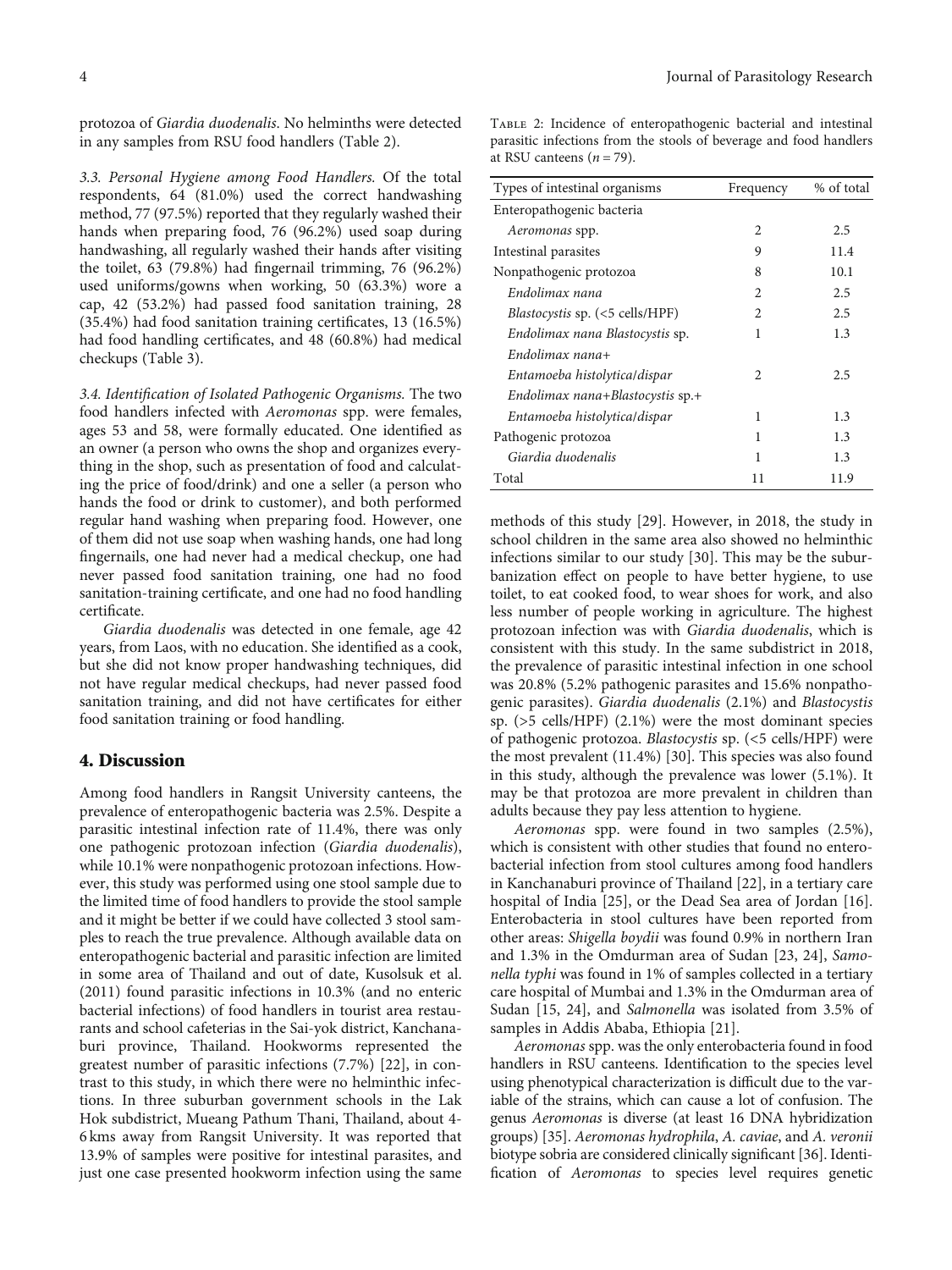<span id="page-4-0"></span>

| Personal hygiene practice                      | Yes $(\%)$ | No $(\%)$   |
|------------------------------------------------|------------|-------------|
| Correct handwashing method                     | 64(81.0)   | 15(19.0)    |
| Regular hand washing when preparing food       | 77 (97.5)  | 2(2.5)      |
| Use of soap when washing hands                 | 76 (96.2)  | 3(3.8)      |
| Regular hand washing after visiting toilet     | 79 (100.0) | 0(0.0)      |
| Fingernail trimming                            | 63 (79.8)  | 16(20.3)    |
| Use of uniform/gown                            | 76 (96.2)  | 3(3.8)      |
| Wearing cap                                    | 50(63.3)   | 29(36.7)    |
| Food sanitation training                       | 42(53.2)   | 37(46.8)    |
| Having certificate of food sanitation training | 28(35.4)   | 51 $(64.6)$ |
| Having certificate of food handlers            | 13(16.5)   | 66 (83.5)   |
| Frequency of medical checkup                   |            | 31(39.3)    |
| Every 3-6 months                               | 11(13.9)   |             |
| Every 6-12 months                              | 35(44.3)   |             |
| Others                                         | 2(2.5)     |             |

Table 3: Personal hygiene among beverage and food handlers at RSU canteens (*n* = 79).

techniques not utilized in this study. Aeromonas species can cause gastroenteritis, septicemia, and extraintestinal, wound, urinary tract, hepatobiliary, and ear infections. However, Aeromonas spp. can cause diarrhea in healthy carriers [\[37\]](#page-6-0).

Food handlers at RSU canteens showed good personal hygiene (≥80%), i.e., regular hand washing after visiting toilets, regular hand washing when preparing food, using soap when washing hands, using uniforms/gowns, performing the correct hand washing method, and having short fingernails. Notably, <50% of the food handlers had passed food sanitation training and had a medical checkup, which may be because many food handlers work for a short period and then leave. However, personal hygiene and food safety interventions still need to improve to reach acceptable hygiene standards for customer safety. To this end, our team arranged for the food handlers to be trained in correct hand washing techniques.

This study has some limitations: (a) Because of low sensitivity of conventional microscopy, the reported prevalence rates for enteric parasites may represent an underestimation of the true figures. This is enhanced by the fact that a single stool per participant was analyzed; however, the modified formalin ether concentration were performed to support the prevalence. (b) No specific techniques were used for certain parasitic pathogens including coccidian (e.g., Ziehl-Neelsed staining) and soil-transmitted helminths such as Strongyloides (e.g., Baermann method), so it is likely that some parasitic species were undetected. (c) No molecular methods were used for genotyping purposes (e.g., for G. duodenalis and Blastocystis sp.). This would add important information about the species and genetic variants circulating in the investigated human population. This information would be extremely useful to ascertain sources of infection and transmission pathways.

# 5. Conclusion

Though we detected a low prevalence of enteropathogenic bacteria (2.5% of Aeromonas spp.) and pathogenic protozoa

(1.3% of Giardia duodenalis) in RSU food handlers, to reach the criteria of food sanitation and food safety, food handlers working in RSU canteens must participate in food sanitation training and have medical checkups annually to certify the shop safe enough to sell food and drink. The administrator should cooperate with the shops to support all staff in reaching hygiene goals.

### Data Availability

The data used to support the findings of this study are included within the article.

#### Conflicts of Interest

The authors declare that they have no competing interests.

### Authors' Contributions

SK conceptualized the study, performed testing, analyzed and interpreted all the data, and contributed to the writing of the manuscript. BJ, US, and CA contributed to the conceptualization, collected data, and contributed to the data analyses. All authors read and approved the final manuscript.

#### Acknowledgments

The authors are grateful to Medical Technology students who participated in community medicine in 2019 for their assistance in processing and examining the stool samples collected from RSU food canteens. We would like to thank administrators of RSU canteens for arranging all meetings and helping recruit study participants.

# References

[1] World Health Organization (WHO), Health surveillance and management procedures for food handling personnel, World Health Organization, Geneva, 1989.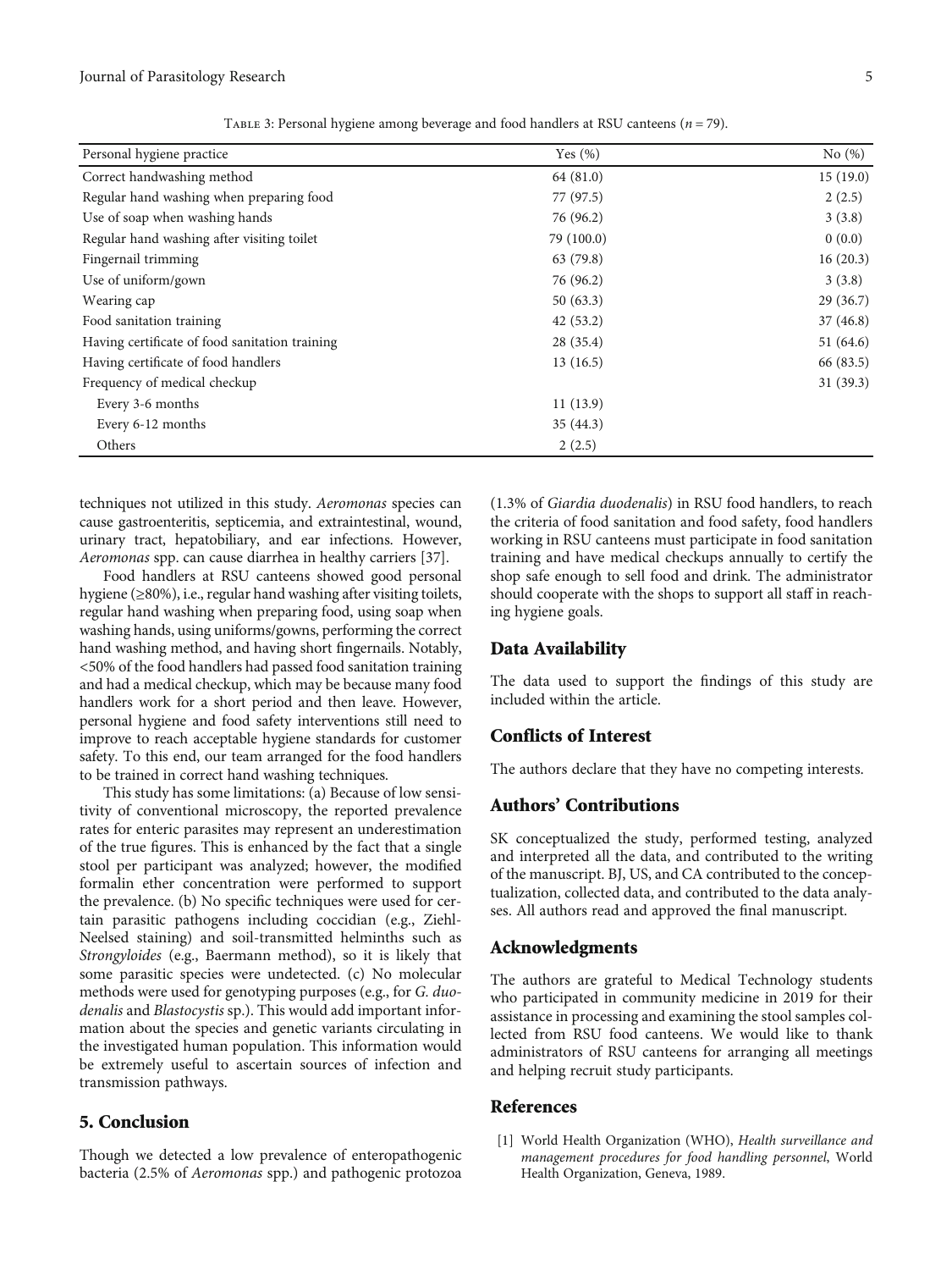- <span id="page-5-0"></span>[2] E. J. Fendler, M. J. Dolan, and R. A. Williams, "Hand washing and gloving for food protection: part I. Examination of the evidence," Dairy Food Environmental Sanitation Journal, vol. 18, pp. 814–823, 1998.
- [3] Z. Ayana, M. Yohannis, and Z. Abera, "Food-borne bacterial diseases in Ethiopia," Journal of the Academy of Nutrition and Dietetics, vol. 4, no. 1, pp. 62–76, 2015.
- [4] M. Farooq, Y. Khodari, D. Zaglool, and R. A. M. Othman, "Prevalence of intestinal parasites and bacteria among food handlers in a tertiary care hospital," Nigerian Medical Journal, vol. 52, no. 4, pp. 266–270, 2011.
- [5] M. Cheesbrough, Medical Laboratory Manual for Tropical Countries, vol. 1, Elsevier Science & Technology Books, Cambridge, MA, USA, 1981.
- [6] R. S. Hendriksen, A. R. Vieira, S. Karlsmose et al., "Global monitoring of Salmonella serovar distribution from the world health organization global foodborne infections network country data bank: results of quality assured laboratories from 2001 to 2007," Foodborne Pathogens and Disease, vol. 8, no. 8, pp. 887–900, 2011.
- [7] B. Abera, F. Biadegelgen, and B. Bezabih, "Prevalence of  $\langle$ i>Salmonella typhi</i> and intestinal parasites among food handlers in Bahir Dar town, Northwest Ethiopia," The Ethiopian Journal of Health Development, vol. 24, no. 1, pp. 47–50, 2010.
- [8] A. S. Alemu, A. G. Baraki, M. Alemayehu, and M. K. Yenit, "The prevalence of intestinal parasite infection and associated factors among food handlers in eating and drinking establishments in Chagni town, northwest Ethiopia," BMC Research Notes, vol. 12, no. 1, p. 302, 2019.
- [9] A. Bayeh, B. Fantahun, and B. Bezabih, "Prevalence of Salmonella typhi and intestinal parasites among food handlers in Bahir Dar town, Northwest Ethiopia," The Ethiopian Journal of Health Development, vol. 24, no. 1, pp. 46–50, 2010.
- [10] T. Tefera and G. Mebrie, "Prevalence and predictors of intestinal parasites among food handlers in Yebu town, Southwest Ethiopia," PLoS One, vol. 9, no. 10, article e110621, 2014.
- [11] D. Balarak, M. J. Modrek, E. Bazrafshan, H. Ansari, and F. Kord Mostafapour, "Prevalence of intestinal parasitic infection among food handlers in Northwest Iran," Journal of Parasitology Research, vol. 2016, Article ID 8461965, 6 pages, 2016.
- [12] F. Kheirandish, M. J. Tarahi, and B. Ezatpour, "Prevalence of intestinal parasites among food handlers in Western Iran," Revista do Instituto de Medicina Tropical de São Paulo, vol. 56, no. 2, pp. 111–114, 2014.
- [13] M. H. Motazedian, M. Najjari, M. Ebrahimipour, Q. Asgari, and S. Mojtabavi, "Prevalence of intestinal parasites among food-handlers in Shiraz, Iran," Iranian Journal of Parasitology, vol. 10, no. 4, pp. 652–657, 2015.
- [14] M. Heydari-Hengami, Y. Hamedi, M. Najafi-Asl, and K. Sharifi-Sarasiabi, "Prevalence of intestinal parasites in food handlers of Bandar Abbas, southern Iran," Iranian Journal of Public Health, vol. 47, no. 1, pp. 111–118, 2018.
- [15] S. Mukhopadhyay, K. Malpekar, and J. Shastri, "Intestinal parasitic and bacterial infection among food handlers in a metropolitan tertiary care hospital," Journal of evolution of medical and dental sciences, vol. 5, no. 62, pp. 4327–4331, 2016.
- [16] M. Abdel-Dayem, R. al Zou'bi, R. B. Hani, and Z. S. Amr, "Microbiological and parasitological investigation among food handlers in hotels in the Dead Sea area, Jordan," Journal of

Microbiology, Immunology and Infection, vol. 47, no. 5, article 377e380, pp. 377–380, 2014.

- [17] M. G. M. H. Takizawa, D. L. M. Falavigna, and M. L. Gomes, "Enteroparasitosis and their ethnographic relationship to food handlers in a tourist and economic center in Paraná, Southern Brazil," Revista do Instituto de Medicina Tropical de São Paulo, vol. 51, no. 1, pp. 31–35, 2009.
- [18] Z. Simsek, I. Koruk, A. C. Copur, and G. Gurses, "Prevalence of Staphylococcus aureus and intestinal parasites among food handlers in Sanliurfa, Southeastern Anatolia," Journal of Public Health Management and Practice, vol. 15, no. 6, pp. 518– 523, 2009.
- [19] D. Marami, K. Hailu, and M. Tolera, "Prevalence and associated factors of intestinal parasitic infections among asymptomatic food handlers working at Haramaya University cafeterias, eastern Ethiopia," Annals of Occupational and Environmental Medicine, vol. 30, no. 1, 2018.
- [20] Molecular Biology Research Center, Jimma University, Jimma, Ethiopia, H. Girma, G. Beyene, School of Medical Laboratory Sciences, Institute of Health, Jimma University, Jimma, Ethiopia, Z. Mekonnen, and School of Medical Laboratory Sciences, Institute of Health, Jimma University, Jimma, Ethiopia, "Prevalence of intestinal parasites among food handlers at cafeteria of Jimma University Specialized Hospital,Southwest Ethiopia," Asian Pacific Journal of Tropical Disease, vol. 7, no. 8, pp. 467– 471, 2017.
- [21] A. Aklilu, D. Kahase, M. Dessalegn et al., "Prevalence of intestinal parasites, Salmonella and Shigella among apparently health food handlers of Addis Ababa University student's cafeteria, Addis Ababa, Ethiopia," BMC Research Notes, vol. 8, no. 1, p. 17, 2015.
- [22] T. Kusolsuk, W. Maipanich, S. Nuamtanong et al., "Parasitic and enteric bacterial infections among food handlers in tourist area restaurants and educational-institution cafeterias, Sai-yok district, Kanchanaburi province, Thailand," Tropical Medicine and Parasitology, vol. 34, no. 2, pp. 49–53, 2011.
- [23] M. Nasrolahei, S. Mirshafiee, S. Kholdi, M. Salehian, and M. Nasrolahei, "Bacterial assessment of food handlers in Sari City, Mazandaran Province, north of Iran," Infection and public health, vol. 10, no. 2, pp. 171–176, 2017.
- [24] H. A. Saeed and H. H. Hamid, "Bacteriological and parasitological assessment of food handlers in the Omdurman area of Sudan," Journal of Microbiology, Immunology and Infection, vol. 43, no. 1, pp. 70–73, 2010.
- [25] S. Sande, S. Basak, V. Sande, and V. Tawade, "Screening of food handlers for intestinal parasites and enteropathogenic bacteria in a tertiary care hospital," International Journal of Health Sciences and Research, vol. 4, no. 5, pp. 88–94, 2014.
- [26] N. Awae, D. Pipatsatitpong, M. Mungthin et al., "Prevalence of and risk factors associated with parasitic, bacterial and viral infections among children with gastrointestinal illness in Bamrasnaradura Infectious Diseases Institute," Science & Technology Asia, vol. 23, no. 3, pp. 44–51, 2018.
- [27] P. Puttaruk and K. Sirisabhabhorn, "The prevalence of helminths and protozoan infections among patients attending at Thammasat University Hospital during the year 2011 to 2013," Thai Science and Technology Journal, vol. 22, no. 6, pp. 861–870, 2014.
- [28] Helminthiases unit, Department of Disease Control Report, "Situation of helminthiases and protozoa in Thailand in 2552," 2008, Thai Bureau of General Communicable Diseases Department of Disease Control, Ministry of Public Health.